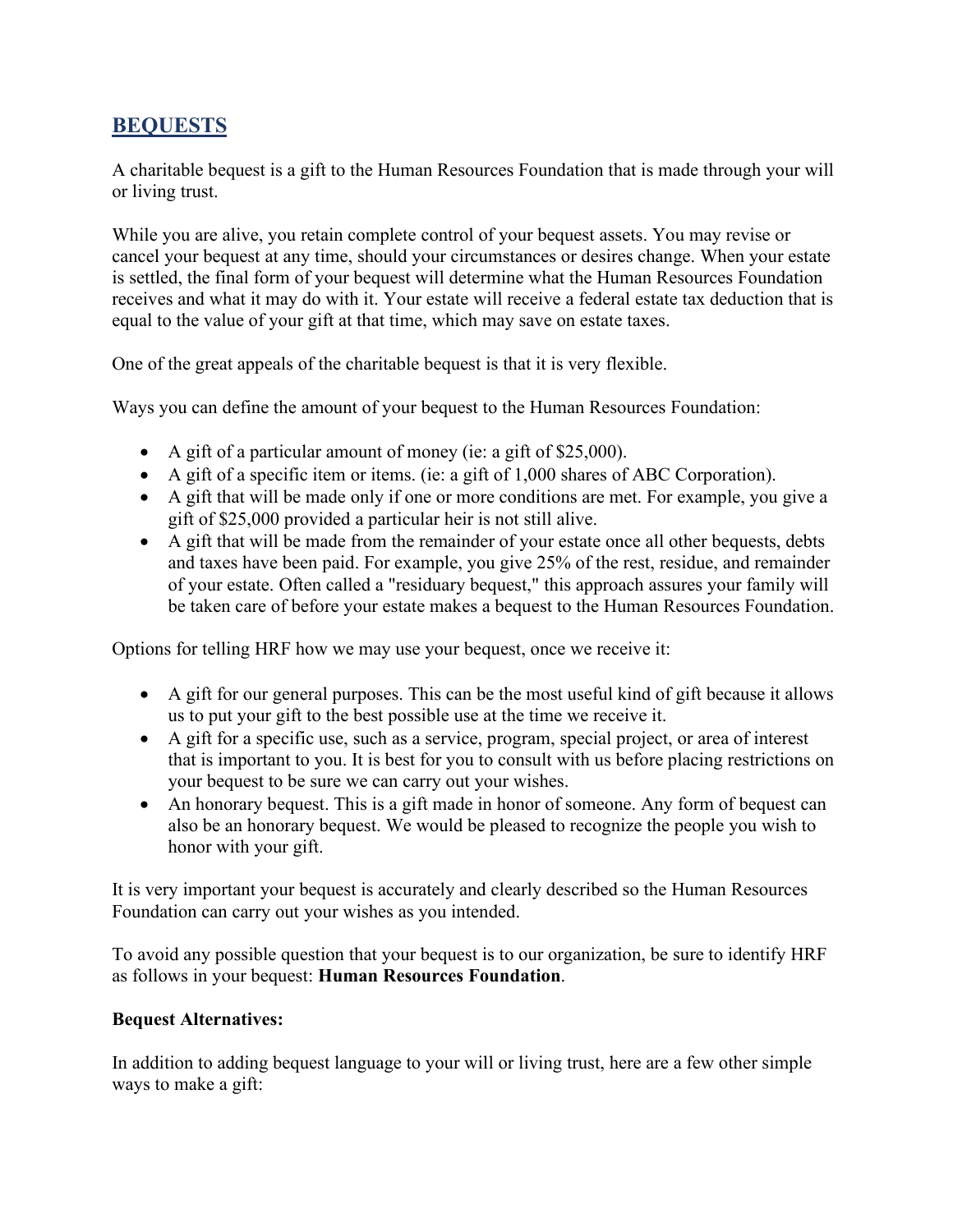- Make the Human Resources Foundation a designated beneficiary of a life insurance policy.
- Make Human Resources Foundation a designated beneficiary of a retirement plan.
- Instruct your bank to "pay on death", to Human Resources Foundation, some or all of a specific bank account.
- Instruct your brokerage firm to "transfer on death", to Human Resources Foundation, some or all of a specific brokerage account.

### **BENEFITS INCLUDE:**

- Your estate will qualify for a federal estate tax deduction when it fulfills your bequest. Your estate may save estate taxes as a result, depending on the size of your estate and estate tax rules at the time your estate is settled.
- You will keep control over your bequest assets, should you need them during your lifetime.
- You will retain the flexibility to modify or cancel your gift anytime, should your circumstances or desires change.
- You will become a member of the Thomas A. Jenkins Legacy Society, HRF's society for recognizing all legacy donors.
- You will provide generous support through your legacy to the Human Resources Foundation.

# **CHARITABLE GIFT ANNUITY**

A charitable gift annuity is a simple contract between you and the Human Resources Foundation.

In exchange for your irrevocable gift of cash, securities or other assets, the Human Resources Foundation agrees to pay one or two annuitants you name a fixed sum each year for life. The payments are backed by the general resources of the Human Resources Foundation.

The older your designated annuitants are at the time of the gift, the greater the fixed payments the Human Resources Foundation can agree to pay.

In most cases, part of each payment is tax-free, increasing each payment's after-tax value. If you give appreciated property, you will pay capital gains tax on only part of the appreciation. In addition, if you name yourself as the first or only annuitant, the capital gains tax will be spread out over many years rather than be all due in the year of your gift.

Payments are usually made in annual, semiannual, or quarterly installments. The minimum amount we can accept for a gift annuity is \$10,000.

### **BENEFITS INCLUDE:**

• You will qualify for a federal income tax deduction. Note that deductions for gifts of long term appreciated property will be limited to 30% of your adjusted gross income. Gifts of cash, short term appreciated property, ordinary income property, and non-appreciated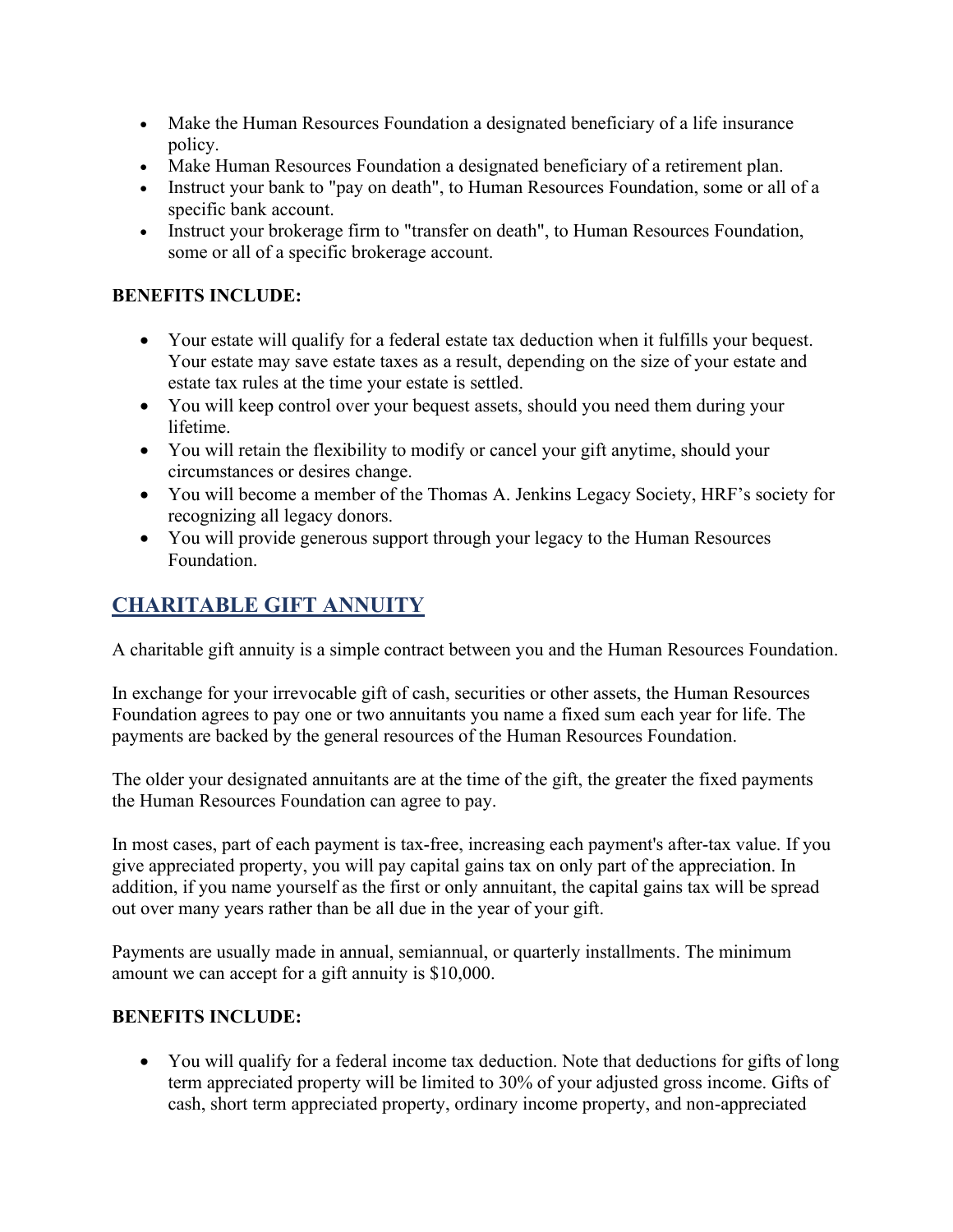property will be limited to 50% of your adjusted gross income. You may, if necessary, take unused deductions of either kind over the next five years, subject to the same 30% or 50% limitation.

- The annuitants you name will receive fixed annual payments for life, backed by the general resources of the Human Resources Foundation.
- If you fund the annuity with a long term appreciated asset (one you have held for more than one year), you will incur tax on only part of the gain. If you name yourself as an annuitant, this tax will be spread out over many years.
- Your estate may enjoy reduced probate costs and estate taxes.
- You will provide generous support to the Human Resources Foundation.

# **GIFT OF REAL ESTATE**

A generous donor may make a gift of residential, commercial, agricultural property or other real estate properties. Making an outright gift of property that you've owned for more than a year offers these benefits:

You obtain an income tax charitable deduction equal to the property's full fair market value. This deduction reduces the cost of making your gift and frees cash that otherwise would have been used to pay taxes.

You eliminate capital gains tax on the property's appreciation.

The transfer isn't subject to the gift tax, and the gift reduces your future taxable estate.

One can also use a gift of real estate to fund a life income arrangement or, if circumstances allow, the Human Resources Foundation can purchase the property for a discounted amount. Making a gift of real estate differs from gifts of other tangible property in that it does not have to be related to HRF's purpose and can be sold immediately without jeopardizing the donor's charitable deduction.

#### **RETAINED LIFE ESTATE**

A retained life estate is a gift plan defined by federal tax law that allows you to donate your home or property to the Human Resources Foundation retaining the right to use it for the rest of your life.

As the creator of a retained life estate, you irrevocably deed to the Human Resources Foundation your home or property, but retain the right to use it for the rest of your life, a term of years, or a combination of the two. You may also use a vacation home to create this kind of gift.

While you retain the right to use your property, you continue to be responsible for all routine expenses - maintenance fees, insurance, property taxes, repairs, etc. If you later decide to vacate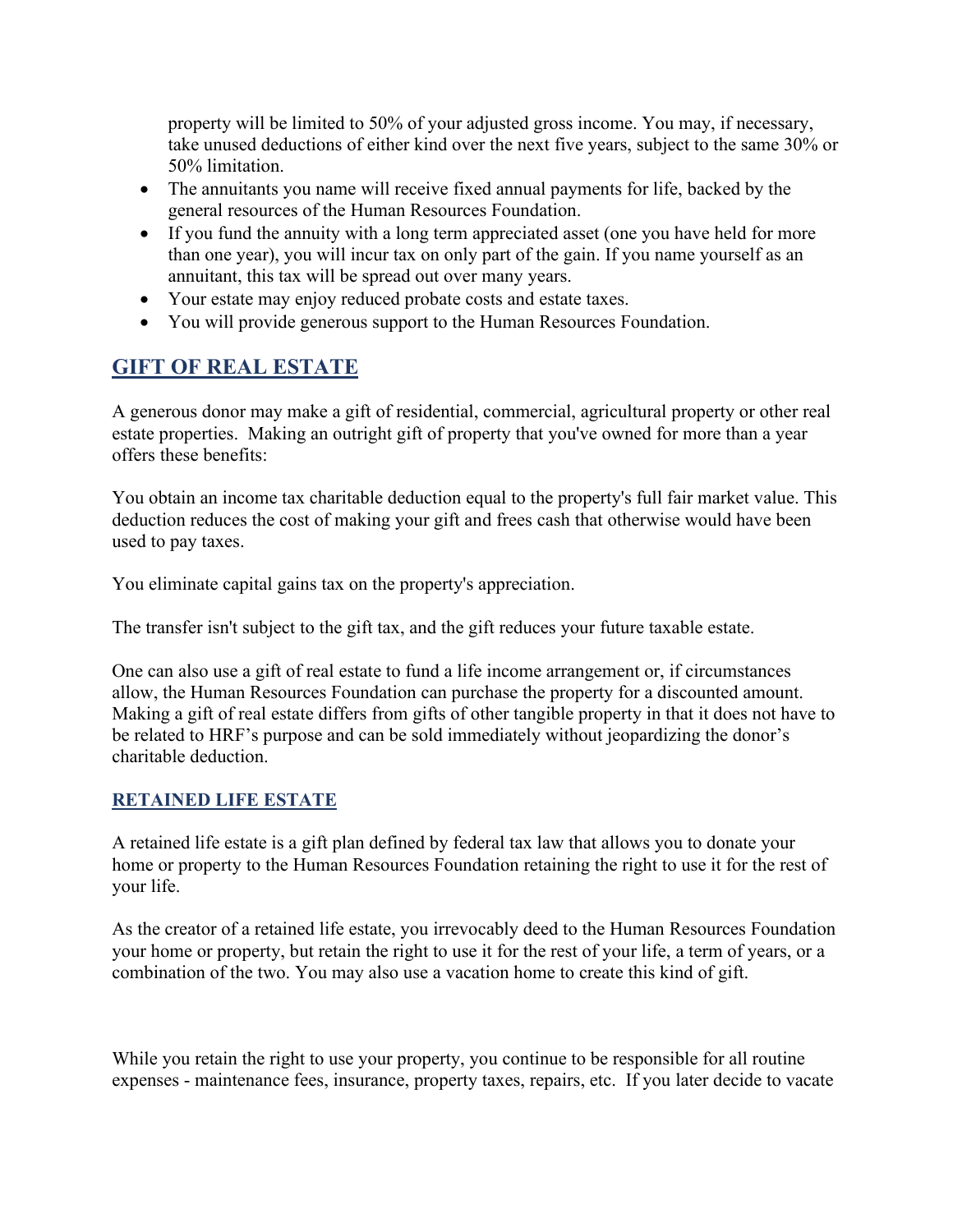your property, you may rent all or part of the property to someone else or sell the property in cooperation with the Human Resources Foundation.

When your retained life estate ends, the Human Resources Foundation can then use your property or the proceeds from the sale of your property for the purpose you designate.

#### **BENEFITS INCLUDE:**

- You will qualify for a federal income tax deduction. Note that deductions for gifts of long term appreciated property will be limited to 30% of your adjusted gross income. Gifts of cash, short term appreciated property, ordinary income property, and nonappreciated property will be limited to 50% of your adjusted gross income. You may, if necessary, take unused deductions of either kind over the next five years, subject to the same 30% or 50% limitation.
- You will retain the right to use your home or property for the rest of your life, a term of years, or a combination of the two.
- Your estate may enjoy reduced probate costs and estate taxes.
- You will provide generous support to the Human Resources Foundation.

# **LIFE INSURANCE**

Life insurance can provide a great giving opportunity. Consider the following options:

- New Policy You can fund a future gift for us and deduct premium payments. You can name HRF as the owner and beneficiary of a life insurance policy and make annual gifts in the amount of the premium payments. When the policy matures, the proceeds are paid to HRF.
- A fully paid up policy: Donating a fully paid-up life insurance policy naming HRF as irrevocable owner and beneficiary entitles the donor to a charitable income tax deduction for the cash surrender value of the policy.
- Existing Policy: Naming HRF as beneficiary of an existing policy, without changing ownership of the policy, does not generate an income tax deduction, but it is eligible for the estate tax charitable deduction and will provide valuable support to HRF when the policy matures.

# **GIFTS THROUGH AN IRA**

President Obama has signed into law the Protecting Americans from Tax Hikes Act of 2015, extending the IRA Charitable Rollover permanently. The extension allows individuals age 70½ and older to donate up to \$100,000 from their IRAs to HRF tax-free. Donors do not receive an income tax charitable deduction. This provision allows donors to transfer money from their IRAs directly to HRF, without having to recognize the transfer as taxable income. Donors should consult their tax advisors about their specific situations.